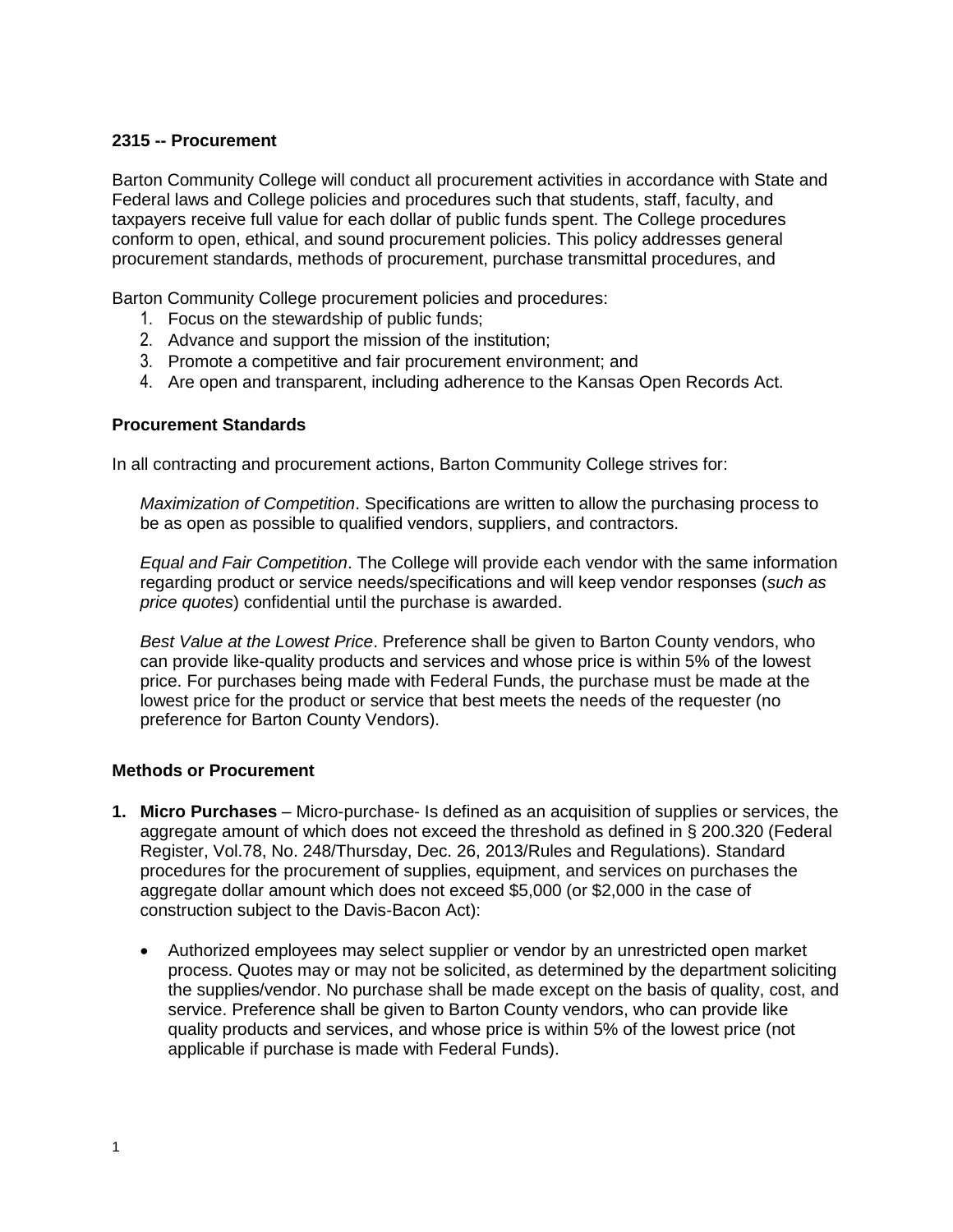- To the extent practicable, the College will distribute micro-purchases equitably among qualified suppliers. Micro-purchases may be awarded without soliciting competitive quotations if the College considers the price to be reasonable.
- Any purchase or expenditure of \$1,000 or more requires the President's approval.
- 2. **Small Purchases** Standard Procedures for the procurement of supplies, equipment, and services on purchases less than \$50,000 but more than \$5,000:
	- Purchases cannot be made without seeking at least three competitive quotes or bids. Bid specifications, and/or requests for proposals, may be used when the College determines that because of the nature and complexity of the goods and/or services, it would be in the best interest of the College to do so. No purchase shall be made except on the basis of quality, cost, and service. Preference shall be given to Barton County vendors, who can provide like quality products and services, and who meet bid specifications/quotes and whose price is within 5% of the lowest price (not applicable if purchase is made with Federal Funds). Any purchase or expenditure of \$1,000 or more requires the President's approval.
- 3. **Purchases > \$50,000** Standard procedures for the procurement of supplies, equipment, and services on purchases of more than \$50,000 not requiring Sealed Bids or Competitive Proposals:
	- Purchases cannot be made without seeking at least three competitive quotes, requests for proposals, or sealed bids, submitted on prepared specifications. No purchase shall be made except on the basis of quality, cost, and service. Preference shall be given to Barton County vendors, who can provide like quality products and services, and who meet bid specifications/quotes and whose price is within 5% of the lowest price (not applicable if purchase is made with Federal Funds). Projects with an estimated value in excess of \$50,000 shall be submitted to the Great Bend Chamber Plan Room. Any purchase or expenditure of \$1,000 or more requires the President's approval and purchases of \$50,000 or more require Board approval.
- 4. **Sealed Bids** Standard Procedures for the procurement by sealed bids (formal advertising) greater than \$150,000 – usually for construction projects.

The College must conduct a cost or price analysis before receiving bids or proposals, in connection with every procurement in excess of \$150,000, including contract modifications. See also §200.323 (a-d), (Federal Register, Vol.78, No. 248/Thursday, December 26, 2013/Rules and Regulations).

 *Cost analysis* is the review and evaluation of cost to determine whether it is reasonable, allocable, and an allowable cost. *Cost analysis* involves an examination of all the elements used in calculating a contract's total estimated cost. For example, when fixed price contracts are based on cost estimates, grantees should perform a cost analysis to determine the reasonableness of the prices. Every cost element listed in the vendor's offer must be examined. Additional cost analysis should be done if there are contract modifications that introduce new conditions or more current information is needed.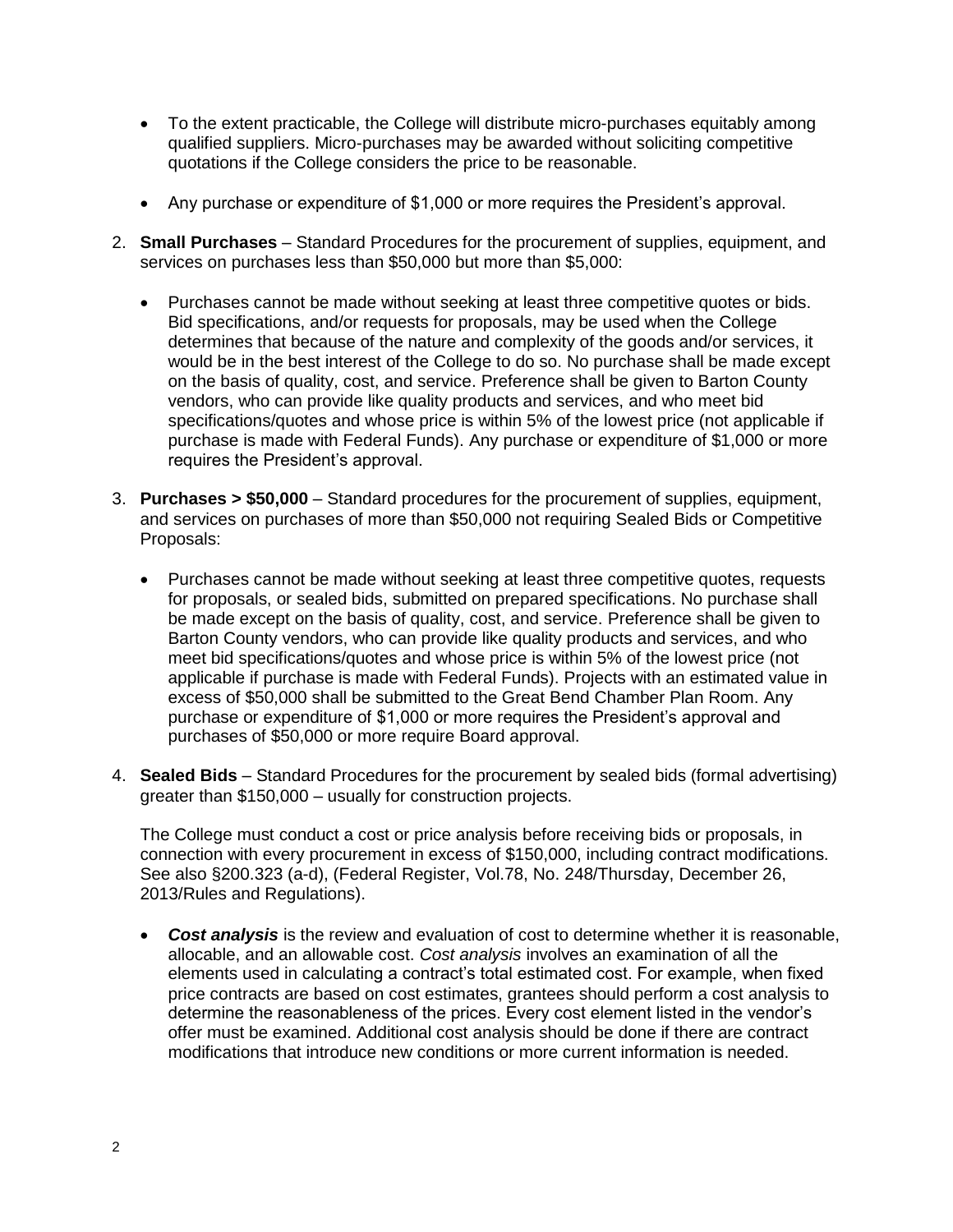*Price analysis* involves a comparison of marketplace prices. There are various ways to conduct a price analysis. These include comparing offered prices including discounts with those listed in commercial catalogs, or with those recently submitted for similar services. It can be done, for example, by comparing the price quotes submitted by vendors, or by telephoning other vendors to obtain their market price, or simply comparing published market prices.

Bids are publicly solicited and a firm fixed price contract (lump sum or unit price) is awarded to the responsible bidder who bid, conforming will all the material terms and conditions of the invitation for bids, is the lowest price. Preference shall be given to Barton County vendors, who can provide like quality products and services, who meet bid specifications/quotes and whose price is within 5% of the lowest price (not applicable if purchase is made with Federal Funds). Any purchase or expenditure of \$1,000 or more requires the President's approval and purchases of \$50,000 or more require Board approval.

The sealed bid method is the preferred method for procuring construction if the following conditions apply:

- A complete, adequate and realistic specification or purchase description is available;
- Three or more responsible bidders are willing and able to compete effectively for the business; and
- The procurement lends itself to a firm fixed price contract and the selection of the successful bidder can be made principally on the basis of price.

If sealed bids are used, the following requirements apply:

- The invitation for bids will be publically advertised and bids must be solicited from an adequate number of known suppliers, providing them sufficient response time prior to the date set for opening the bids;
- The invitation for bids, which will include any specifications and pertinent attachments, must define the items or services in order for the bidder to properly respond;
- All bids will be publicly opened at the time and place prescribed in the invitation for bids;
- A firm fixed price contract award will be made in writing to the lowest responsive and responsible bidder. Where specified in bidding documents, factors such as discounts, transportation cost, and life cycle costs must be considered in determining which bid is lowest. Payment discounts will only be used to determine the low bid when prior experience indicates that such discounts are usually taken advantage of;
- All information, except that classified as confidential and/or proprietary, will become public information at the time that the Bid is awarded in accordance with applicable sections of the federal "Freedom of Information Act (FOIA)";
- Requests for information or review of the documents shall be made to the Vice President of Administration or the Vice President of Administration's designee. An appointment to review the file shall be made with the Vice President of Administration at a mutually convenient and reasonable time. The reviewer shall not take possession of any of the documents in the file. All proprietary information shall be removed from the file prior to the review;
- Any and all bids may be rejected if there is a sound documented reason; and
- Bonding requirements must be met.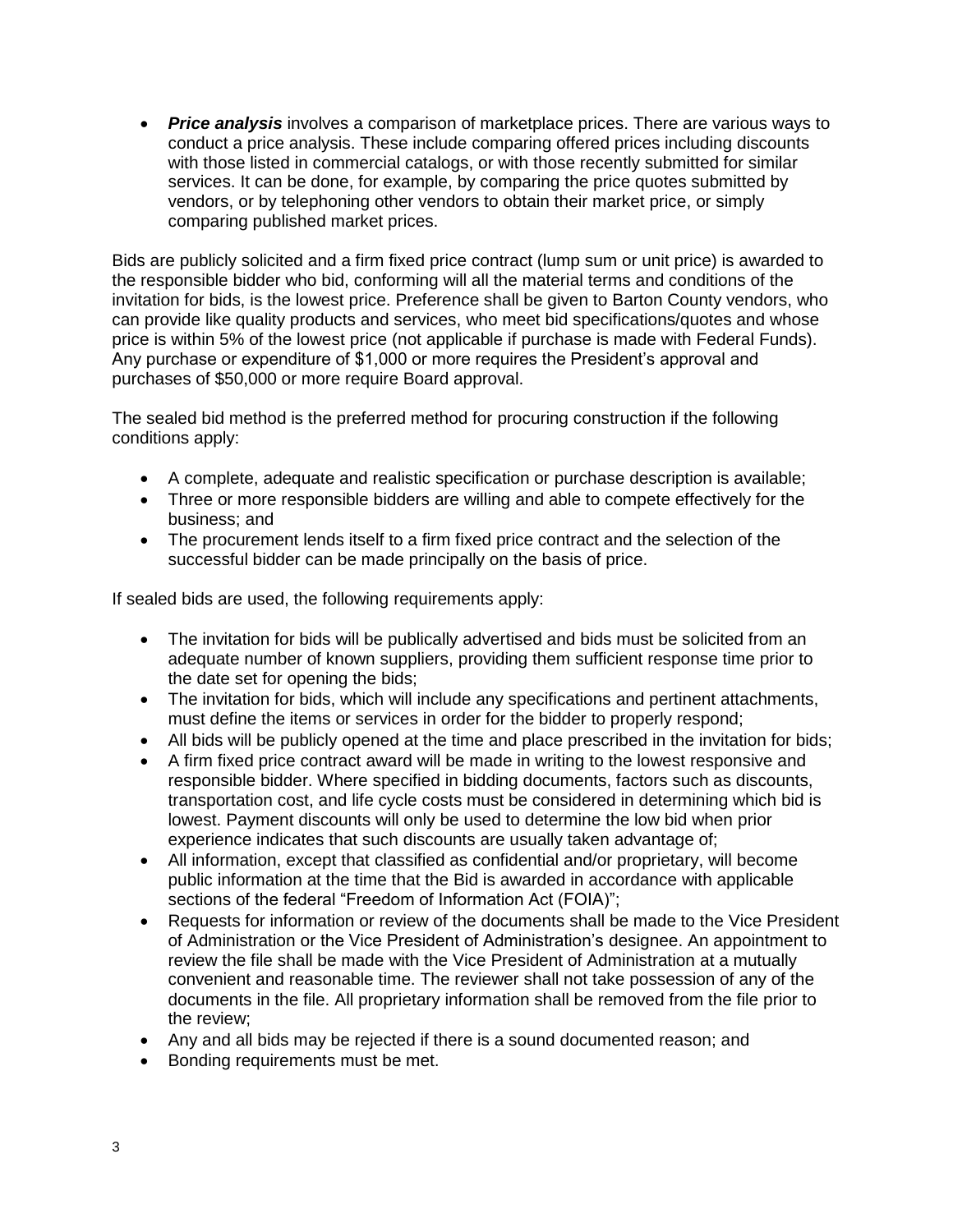5. **Competitive Proposals** – Standard Procedures for procurement by competitive proposals greater than \$150,000.

The College must conduct a cost or price analysis before receiving bids or proposals, in connection with every procurement in excess of \$150,000, including contract modifications. See also § 200.323 (a-d). (Federal Register, Vol.78, No. 248/Thursday, Dec. 26, 2013/Rules and Regulations).

The technique of competitive proposals is normally conducted with more than one source submitting an offer, and either a fixed price or cost reimbursement type contract is awarded. Preference shall be given to Barton County vendors, who can provide like quality products and services, and who meet bid specifications/quotes and the price is within 5% (not applicable if purchase is made with Federal Funds). Any purchase or expenditure of \$1,000 or more requires the President's approval and purchases of \$50,000 or more require Board approval. It is generally used when conditions are not appropriate for the use of sealed bids. If this method is used, the following requirements apply:

- Requests for proposals must be publicized and identify all evaluation factors and their relative importance. Any response to publicized requests for proposals must be considered to the maximum extent practical;
- Proposals must be solicited from a number of qualified sources;
- The College must have a written method for conducting technical evaluations of the proposals received and for selecting the recipients;
- Contracts must be awarded to the responsible firm whose proposal is most advantageous to the program, with price and other factors considered;
- The College may use competitive proposal procedures for qualifications-based procurement of architectural/engineering (A/E) professional services whereby competitor's qualifications are evaluated and the most qualified competitor is selected, subject to negotiation of fair and reasonable compensation. The method, where price is not used as a selection faction, can only be used in procurement of A/E professional services. It cannot be used to purchase other types of services though A/E firms are a potential source to perform the proposed effort; and
- Bonding requirements must be met.

For items which require quotes or bids (Greater than \$5,000, #2, #3, #4 and #5 above), bid/quote requests must be solicited from all Barton County vendors. Other requests may be solicited using the following options:

- Vendors that have previously done work for the College
- Local Yellow page listing
- Regional Yellow page listing
- Internet Business listings
- Vendors that respond to plan rooms, architects, newspaper requests for bids, etc.

Barton Community College reserves the right to refuse any and all bids and to award bids that are in the best interest of the College as determined by the College.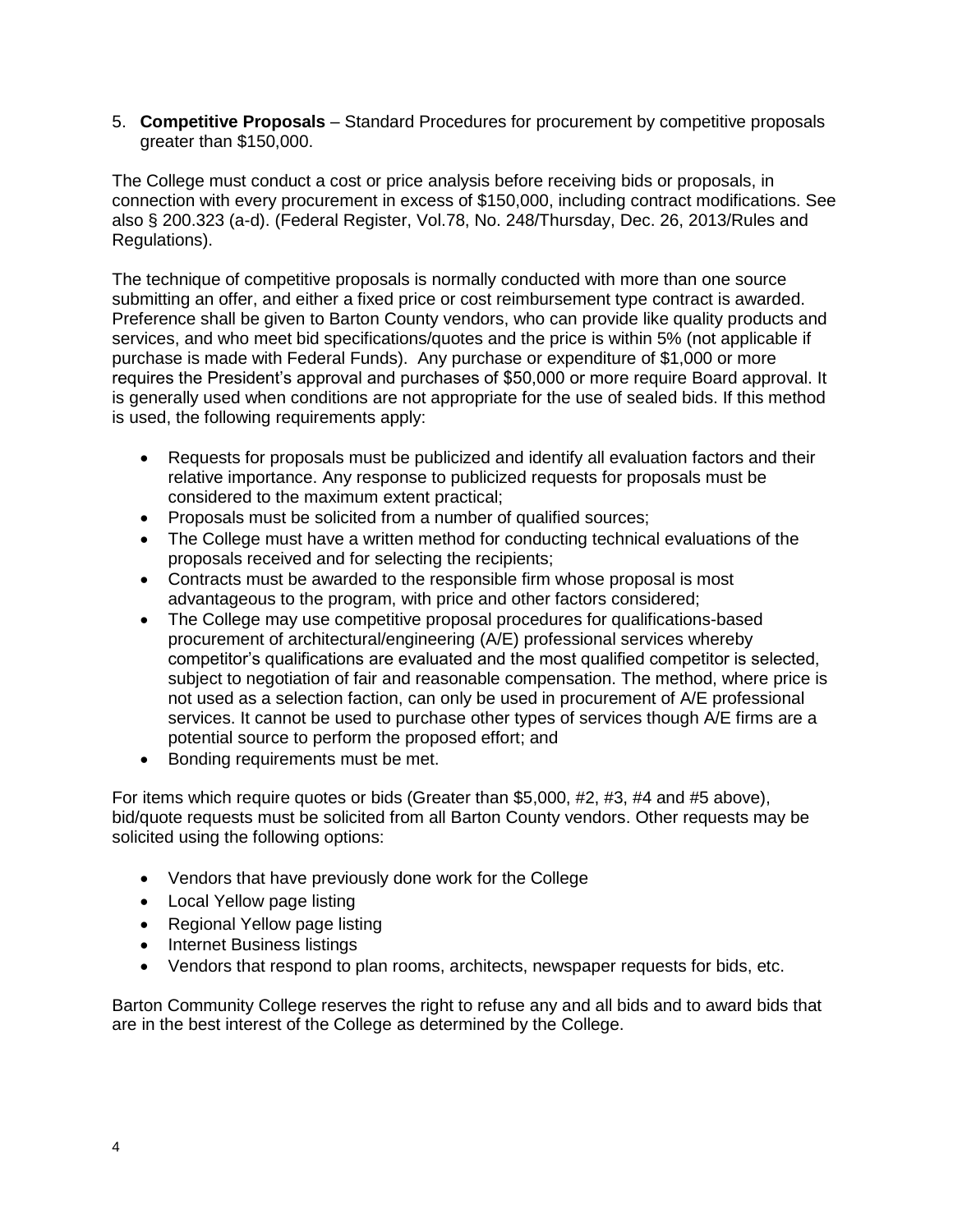# **Contractor Bonding & Equal Opportunity Employer**

(K.S.A.) 60-1111 requires that any contracts for construction projects, improvements, or building repairs in excess of \$100,000 be bonded. Contractor shall provide sufficient surety bond in a sum not less than the sum total of the contract.

(K.S.A.) 44-1030 requires that any contract for construction projects, improvements, or building repairs in excess of \$100,000 include the provision that the contractor shall not discriminate against any person in the performance of work under the present contract because of race, religion, color, sex, disability, national origin or ancestry; and in all solicitations or advertisements for employees, the contractor shall include the phrase, "equal opportunity employer".

# 1. **Sole Source/Single Source Procurement**

In cases where there is no practical value in soliciting competition for materials or equipment and where only one source is available, it is possible to make the purchase without formal bidding. Standard Procedures for the procurement of supplies, equipment, and services through solicitation of a proposal from only one source:

• Sole Source-Defined

Sole Source is procurement in which only one vendor is capable of supplying the commodity or service. This may occur when the goods or services are specialized or unique in character. Written justification will be provided. 'Sole' means 'the one and only'.

## • Single Source-Defined

Single Source procurement will be followed when, although three or more vendors supply the commodities or services, the department selects one for substantial reasons, eliminating the competitive bidding process. 'Single' means 'the one among others'.

The Vice President of Administration will evaluate each request and make a determination whether a sole source/single source acquisition is appropriate. The Sole Source/Single Source procurement procedures may be used only when one or more of the following circumstances apply:

- The item is available only from a single source;
- The public exigency or emergency for the requirement will not permit a delay resulting from competitive solicitation;
- The Federal awarding agency or pass-through entity expressly authorizes noncompetitive proposals in response to a written request from the College; or
- After solicitation of a number of sources, competition is determined inadequate.
- A Sole Source Justification Letter is submitted to the Vice President of Administration for review and approval.
- The Sole Source purchase is approved in writing by the President or the Vice President of Administration.

Any purchase or expenditure of \$1,000 or more requires the President's approval and purchases of \$50,000 or more require Board approval.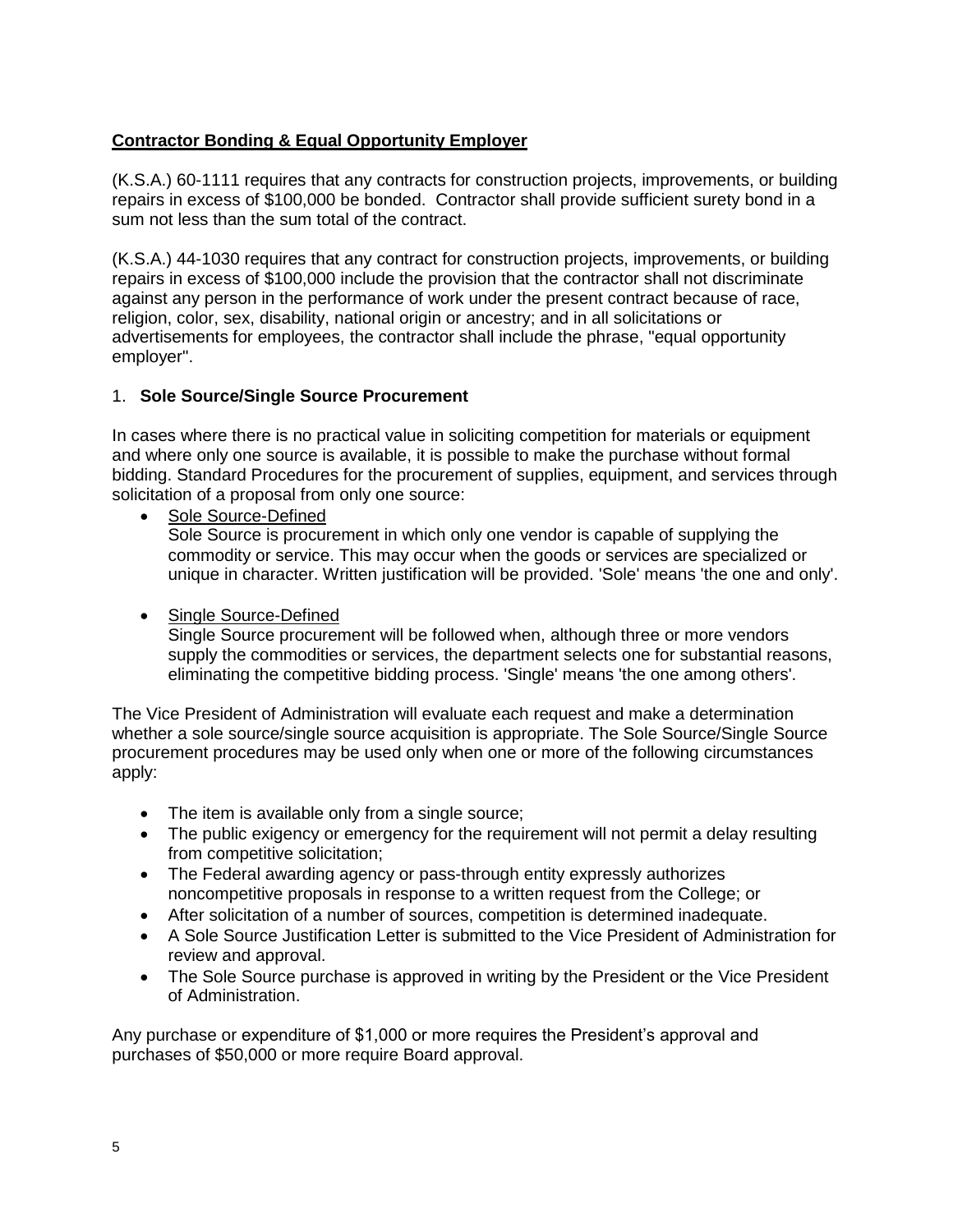Careful distinction must be used when determining between "sole source" and "sole product." If only one product will do the job, but that product is available from different vendors, a "sole source" acquisition is not appropriate. Contact the Vice President of Administration for additional information or clarification.

## **Sole Source Justification Form**

Submit a *[Sole Source Justification Form](http://docs.bartonccc.edu/procedures/forms/Sole%20Source%20Justification%20Form.doc)* to the Vice President of Administration that includes:

- A product description, including quantity and technical features.
- History of prior purchases and their nature (competitive vs. noncompetitive)
- Statement as to the unique circumstances that require award by noncompetitive bid/proposal.
- An explanation of why the product is unique, if applicable: either (a) The product has special technical qualities, essential to the proposed use/function, and no acceptable substitutes are available from another supplier/manufacturer; or (b) The product is a replacement or auxiliary part to match existing specialized equipment with unique physical design and quality requirements serving a particular function/use.
- Proof of no known equal, including a description of attempts to find an equal from other vendors and verification/information of only one available source.
- An explanation that the purchase price is reasonable: (a) Attach documents that prove that the manufacturer offers the best price available because a purchase from a distributor includes the distributor's mark-up. (b) Attach a written certification letter from the vendor that its sales price is the best price it offers to any similarly situated educational or non-profit customer.
- Description of the efforts made to find competitive sources.
- Statement as to the efforts that will be taken in the future to promote competition for the requirement.
- Letter must be approved by the supervising Dean and Vice President of Administration.

## **Other Purchase Guidelines and Requirements**

See also, Barton [Procedure 2130 –](http://docs.bartonccc.edu/procedures/2130-requisitions.pdf) Requisitions, including flowcharts

## **College Credit Cards, Credit Memos, Purchase Orders, Requisitions**

#### **Barton- Issued Credit Cards**

Under limited circumstances, the College makes available, subject to approval by the Vice President of Administration, a College-issued credit card for individuals who place orders on behalf of the College and routinely travel on College business.

#### **Credit Memos**

A vendor may issue a credit under the following conditions:

- The buyer returned goods to the vendor,
- There is a pricing dispute or marketing allowance, or
- Other reasons under which the vendor may reduce the amount that the buyer owes under the terms of an earlier invoice.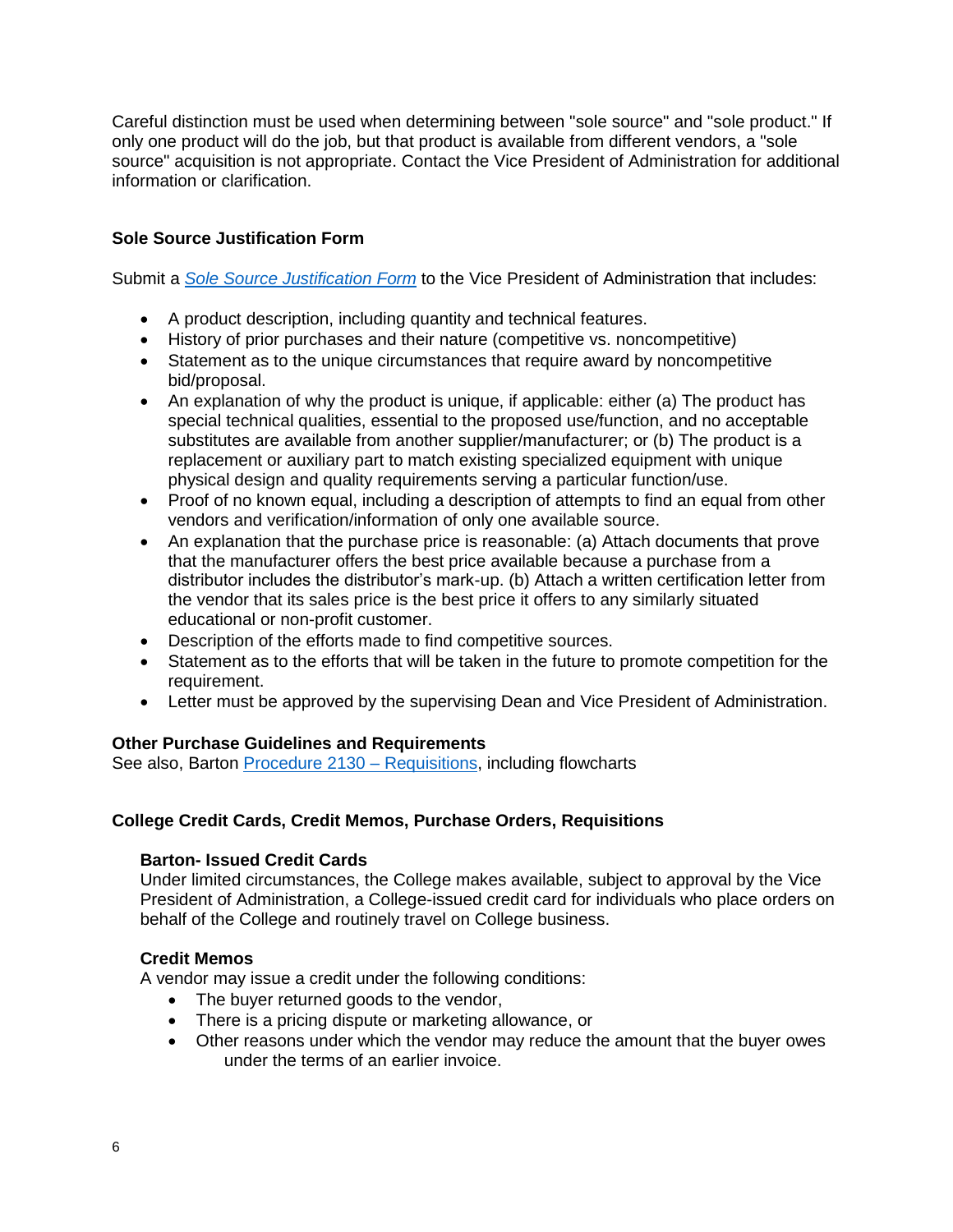The buyer (Barton employee) must complete a *[Transmittal](http://docs.bartonccc.edu/procedures/forms/Transmittal%20Form.doc)* Form to document the transaction and ensure that the credit is applied to the appropriate account or they may attach it to a current invoice to apply to the payment.

#### **Purchase Orders/Requisitions**

Vendors may require a purchase order to authorize a purchase transaction prior to the purchase. When accepted by the vendor, a requisition is typically used for this purpose and it becomes a contract binding on both parties.

The requisition sets forth the description, quantities, prices, discounts, payment terms, and other associated terms and conditions. The buyer (Barton employee) must complete a *Requisition* form and receive supervisor approval prior to submitting to the vendor.

#### **Requisitions**

The College requires the submission of a completed and approved Requisition Form in order to process payments or reimbursements. Designated employees shall access and complete the Requisition in PAWS.

See Barton Procedure 2130 – Requisitions, for additional information, including flowcharts.

#### **Employees as Vendors**

The basic principle underlying procurement ethics is that those in public service should use their positions for the College benefit and not for their own private gain or the private gain of another. The use of Barton Community College employees to provide goods or services is strongly discouraged. ANY purchases from an employee should show evidence of competition and be approved in advance by the Vice President of Administration.

An Employee acting as a potential vendor or an employee who has a relative who is a potential vendor, must disclose this relationship via the form titled Annual *[Conflict of Interest Disclosure](http://docs.bartonccc.edu/procedures/forms/Annual%20Conflict%20of%20Interest%20Disclosure%20Form.pdf)  [Form](http://docs.bartonccc.edu/procedures/forms/Annual%20Conflict%20of%20Interest%20Disclosure%20Form.pdf)* on an annual basis so long at the relationship exists.

#### **Purchases with Federal Funds**

1. All purchases with Federal funds over \$5,000 must be made using the applicable Method of Procurement (#2, #3, #4, #5, or #6) identified above. The process must comply with all Federal requirements including fair and open competition. The College may not specify a specific brand name, vendor, or company. The Request for Proposal (RFP) shall not contain brand-name-only competition.

- Requests for Quotations (RFQs) may be used to solicit offers from vendors to establish pricing and terms/conditions. RFQs may be solicited informally via facsimile, electronic mail, written documentation or verbally.
- Request for Bids (RFBs) may be used to solicit offers from vendors for goods and services that exceed \$20,000 and done on a formal basis with a written RFB document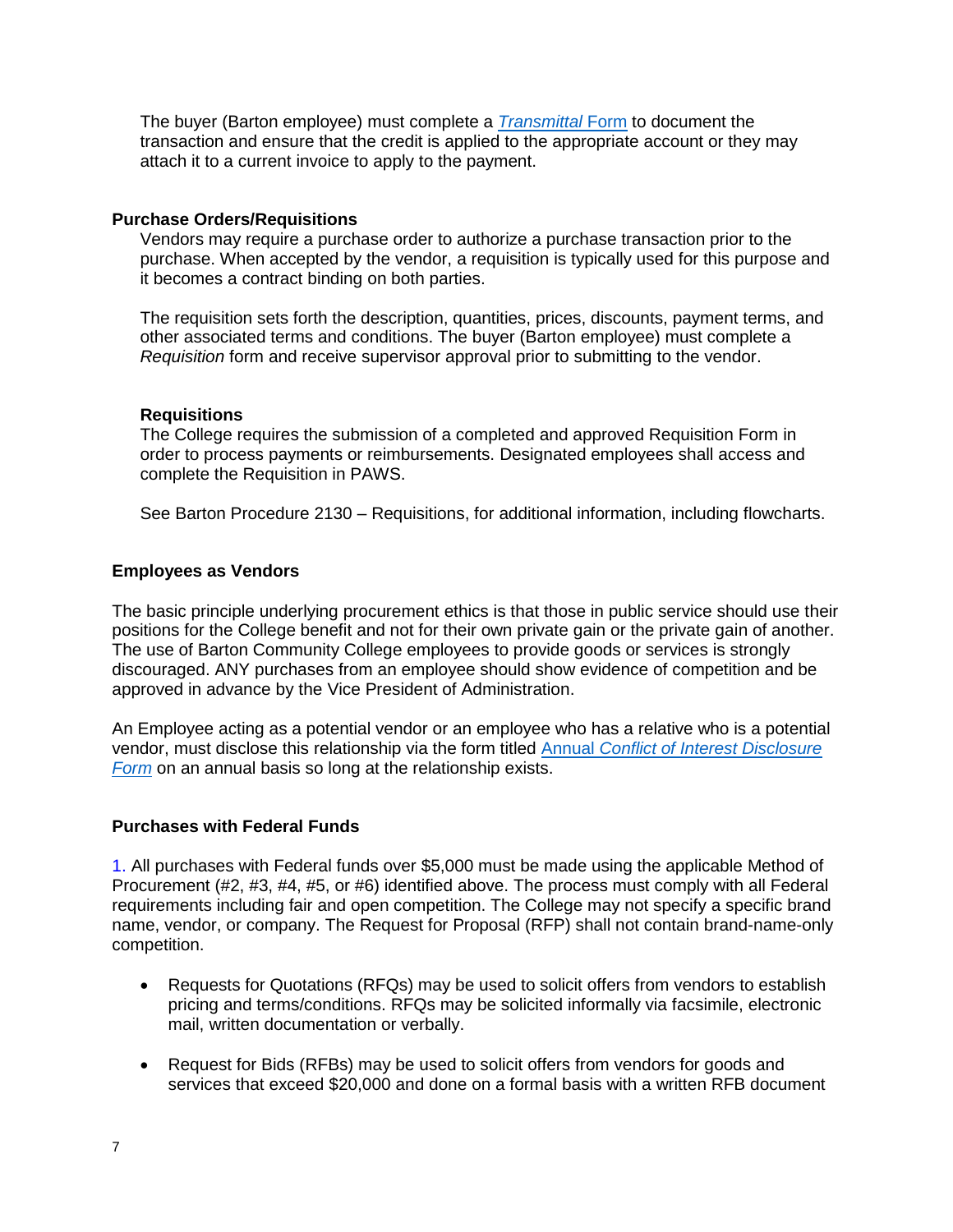through a sealed bidding process. All formal bids shall be open to the public and results shall be considered public information after a bid is awarded or all bids are rejected.

- Requests for Proposal (RFPs) may be used where and whenever the College determines that because of the nature and complexity of the goods and/or service to be acquired, it would be in the best interest of the College to seek proposals rather than quotations or bids. In this event, the College reserves the right to accept or reject any and all proposals, in whole or in part, to take exception to any RFP specifications, to make an award based solely on the proposals received, or to negotiate further with one or more vendors. The College also reserves the right to negotiate a contract with the selected vendor which is at variance with the RFP.
- 2. Suspension and Debarment Policy (\$25,000 or greater)
	- Suspension and debarment are actions taken by the federal government against organizations or individuals who have committed fraud or a criminal offense in violation of federal law. The federal government prohibits expending federal funds or goods and/or services from any entity suspended or debarred from doing business with the federal government. This includes entities managing any federal Grant.
	- Grant-related purchases are not to be made from an entity that has been suspended or debarred by the federal government. All individuals and entities suspended or debarred are listed on the U.S. General Services Administration (GSA) Excluded Parties Listing System (EPLS). The search can be performed at [www.sam.gov.](http://www.sam.gov/)
	- All vendors providing goods and services using Federal funds of \$25,000 or more are required to be checked for debarment or suspension of the entity and its principals.
	- Prior to making a grant-related purchase that is expected to equal or exceed \$25,000, the VP of Administration must be contacted. The VP of Administration will verify the selected vendor on [www.sam.gov](http://www.sam.gov/) prior to approving, in writing, the creation of a fixed asset form and requisition. The VP of Administration will document the Suspension and Debarment verification by including a screen print of the Exclusions search.

## **Equipment Purchase Requirements**

- § 200.33 Equipment means tangible personal property (including information technology systems) having a useful life of more than one year and a per-unit acquisition cost which equals or exceeds \$5,000.
- The requestor must submit a *[Technology Request](http://techrequest.bartonccc.edu/)* Form and contact the Chief Information Officer prior to ordering any technology equipment and/or software to be purchased with College funds. The technology equipment being purchased must be compatible with existing College equipment, purchased and deployable in an acceptable timeframe, purchased from a reputable manufacturer, have a warranty, and fit within the Technology department support guidelines. See also Barton [Procedure 2112 –](http://docs.bartonccc.edu/procedures/2112-itpurchases.pdf) IT [Purchases and Projects](http://docs.bartonccc.edu/procedures/2112-itpurchases.pdf)
- The award will be made on the basis of price and other price-related factors.
- If the low price is not selected, the College provides just reasoning explaining the rationale behind the selection.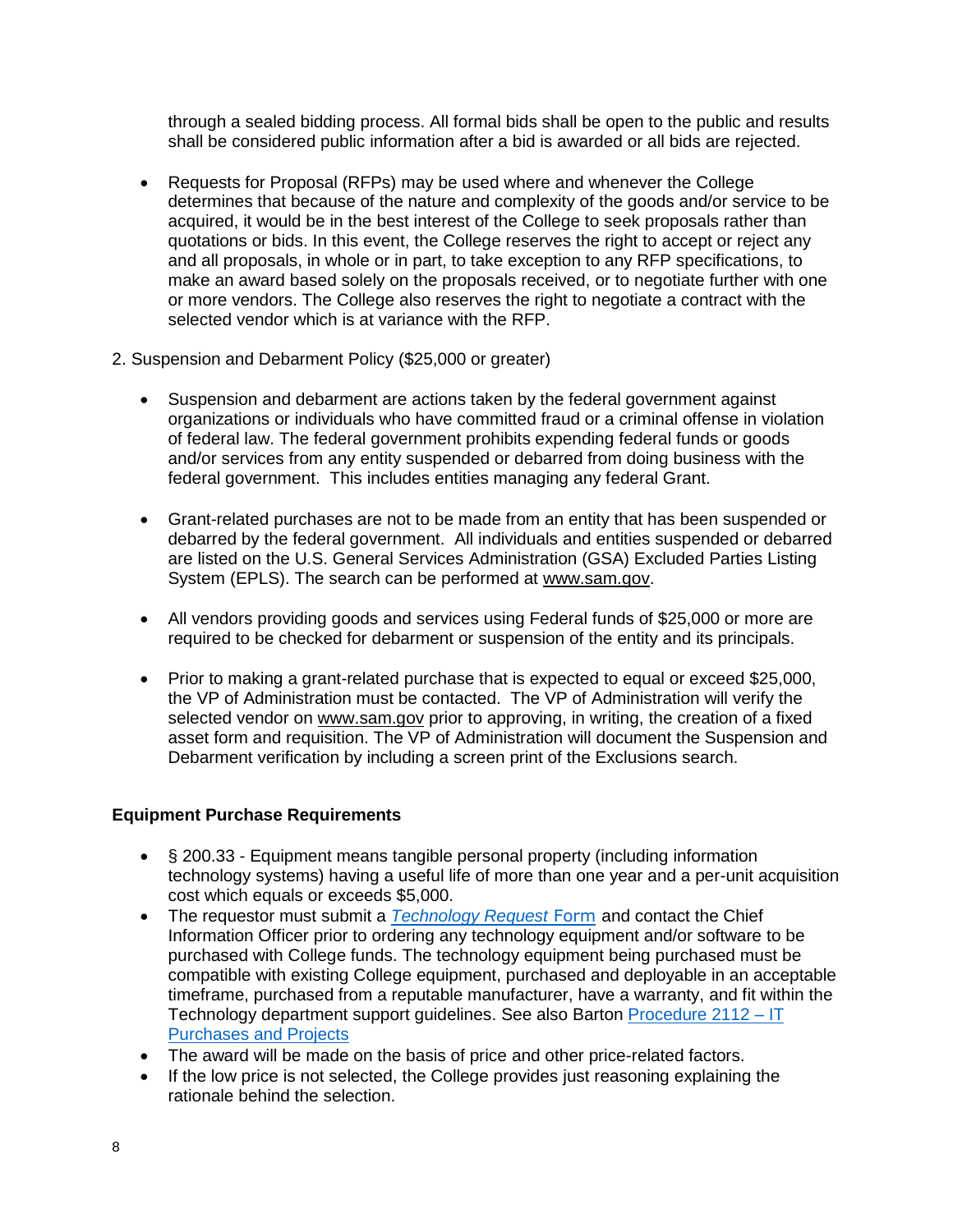- Competitive quotations provide the following detail: like, kind, and quality merchandise from separate vendors (minimum of three);
- If three competitive quotes are not available, documentation as to why the normal procurement process was not followed;
- Presidential approval prior to processing purchase;
- Board or applicable supervising agency approval prior to processing purchase, as applicable;
- If sealed bids are issued, there is at least a ten-day grace period granted while bids are being collected, before they are opened (in compliance with § 200.320 (a));
- If sealed bids are issued, at least two institutional personnel, outside of the Office of the Vice President of Administration need to be present at the opening of the sealed bids (in compliance with § 200.320 (a)).

## **Supply Purchase Requirements**

- § 200.94 Supplies means all tangible personal property other than those described in § 200.33 Equipment.
- A computing device is a supply if the acquisition cost is less than \$5,000, regardless of the length of its useful life. See also §§ 200.20 Computing devices and 200.33 Equipment.
- All supply purchases with College or Federal funds must be made using the applicable Method of Procurement (#1, #2, #3, #4, #5, or #6) identified above.

## **Contact(s):**

Vice President of Administration, Chief Information Officer (electronic and information technology purchases)

## **Related Form(s)**

- *[Annual Conflict of Interest Disclosure Form](http://docs.bartonccc.edu/procedures/forms/Annual%20Conflict%20of%20Interest%20Disclosure%20Form.pdf)*
- *Requisition –* electronic form located in PAWS
- *[Sole Source Justification Form](http://docs.bartonccc.edu/procedures/forms/Sole%20Source%20Justification%20Form.doc)*
- *[Technology Request Form](http://techrequest.bartonccc.edu/)*

## **References**

§§ 200.317 – 200.326, 200.33, Appendix II to §200 - Contract Provisions for Non-Federal Entity Contracts Under Federal Awards (Federal Register, Vol.78, No. 248/Thursday, December 26, 2013/Rules and Regulations).

Barton Procedure 2112 – [IT Purchases and Projects](http://docs.bartonccc.edu/procedures/2112-itpurchases.pdf) Barton [Procedure 2130 –](http://docs.bartonccc.edu/procedures/2130-requisitions.pdf) Requisitions

**Acknowledgment:** Barton County Community College gratefully acknowledges the permission of Laramie County Community College to utilize its Contracting *& Procurement Procedures Manual* as a reference in the development of the Procurement procedures.

## **Relevant Policy or Procedure(s):** 1310 – [Fiscal Expenditures](https://docs.bartonccc.edu/policies/1310-fiscalexpenditures.pdf)

**Approved by:** President **Date:** 7/25/11